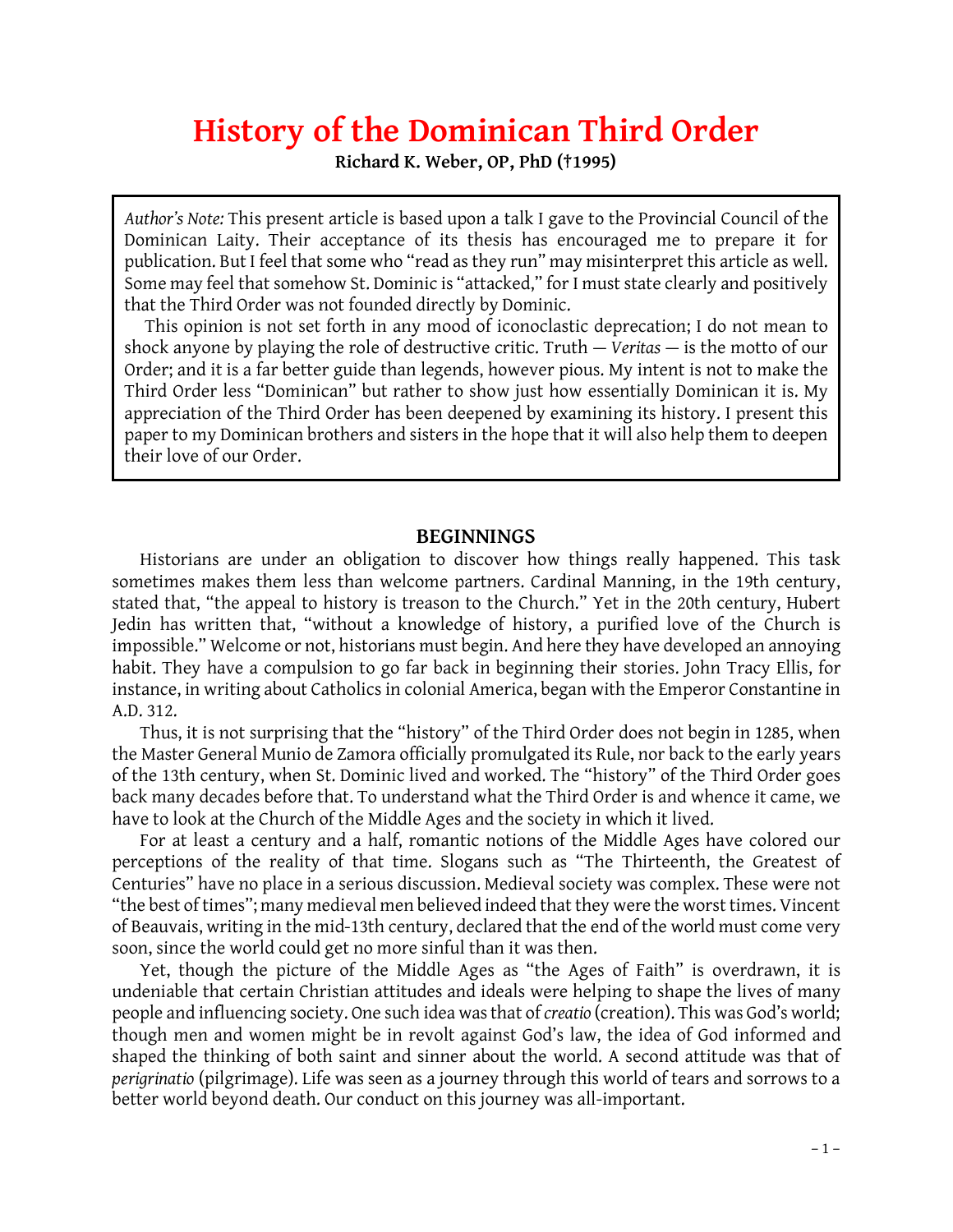A most important concept was that of *ordo* (order). Everything in the universe is shaped according to a divine plan. The heavens run according to God's order; the earth, too, runs according to His plan. There is as well an order in human society and in human affairs. These various "orders" are interrelated; they mirror each other. The macrocosm, the universe, is matched by the microcosm, man. Society must exhibit this order.

How were these attitudes and concepts applied in practice? The men and women of the Middle Ages faced enormous problems in adjusting a Christian concept of life to the intractable demands of daily existence. The majority of people still lived upon the land, in an agricultural society. Villages were isolated and poor; the people were without education. The rural clergy, like the people they served, were rustic and ignorant. Leadership in this society had for centuries been the prerogative of a feudal nobility. These knights, romanticized in novels and movies as dashing, chivalric paragons of virtue, were often, in reality, a ruffianly lot: mafia-types in armor, living in drafty and unsanitary stone and timber stockades.

### **PROBLEMS**

In the 11th century, however, the stagnation of the early Middle Ages in its feudalistic and manorialistic ruts began to end. An "urban revolution" occurred: people began to move into rapidly developing towns; commerce and industry began to revive; new lifestyles developed; and a bourgeois middle class began to emerge. The towns challenged all the established conventions of the Middle Ages; they challenged the Church as well. People became interested in making money. The rough communalism of the early Middle Ages was challenged by a rising individualism.

Paradoxically, the greatest problem was the false assumption that this culture was a "Christian" culture. The Church was "established," the hierarchy was rich and powerful. Yet although everyone called himself "Catholic," the level of religious commitment was low; although the clergy were powerful, they were also largely corrupt.

The greed and ignorance of the clergy are a constant theme in the writings of the Middle Ages. Learned treatises and popular songs and stories told of the parish priest who knew only enough Latin to mumble through a Mass; of the priests who never preached; of the priests so avaricious that they would not administer the sacraments unless paid.

Besides the greed, there was also superstition. The conversion of tribes and kingdoms had often taken place by the simple command of a king or chief. The former shrines of pagan gods and goddesses had been transformed into shrines of Christian saints or of Mary. But people still visited these shrines with pagan ideas such as: "If I burn this candle for you, you must protect my crops," or "I will make an offering in return for your assistance." Too often the level of Christian observance was merely formal. Beneath the observance of Christian feasts and ceremonies the life was often unchristian.

## **REFORM MOVEMENTS**

But the picture is not unrelievedly dark. Throughout the Middle Ages there was a constant demand for reform. It came from all classes of society. In the 10th century the German emperors tried to reform the Church; in the 11th, the reforming movement was led by monastic groups like Cluny and later the Cistercians. In the 12th, the call and dynamism for reform came from the laity.

Changed social conditions helped to call forth this lay reform movement. Towns and cities had grown up; trade and industry had revived. A demand grew for a deepening of Christian faith.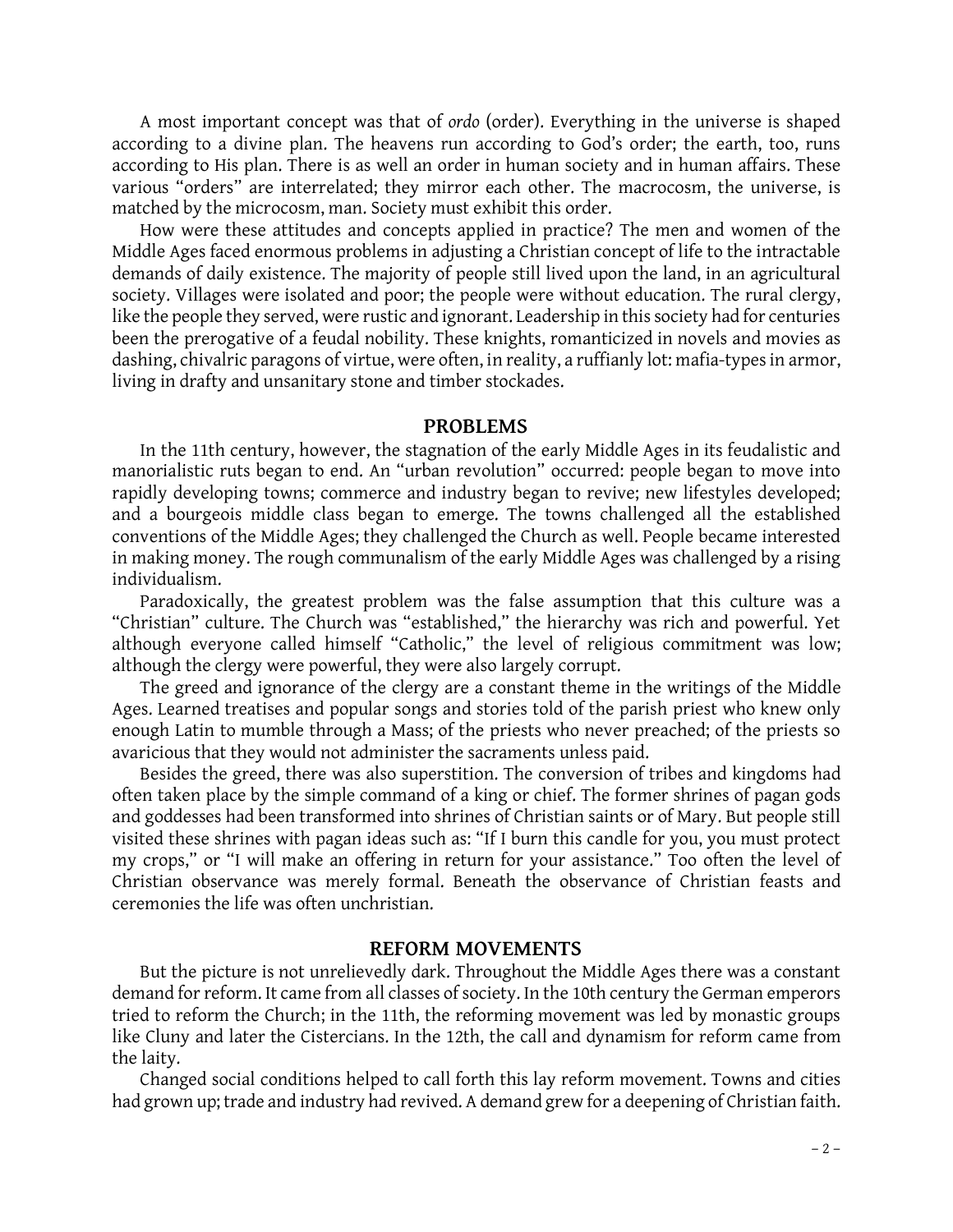An example of this can be found in the wool-weaving trade. While weavers sat around doing their work, someone read to them, often from the Bible. Between readings the weavers began to discuss what had been read. For many it was the first time they had heard the Bible. They began to contrast what the Bible said a Christian should do with what they are doing; they contrasted what the New Testament said a preacher of the Gospel should be with how their own priests lived.

Such a movement for reform had varied effects. In some cases it led people to a deeper union with the Church, to work for reform within the body of the Church; in other cases, it led people out of the Church, to proclaim a "Gospel" that was set up against the "Church" of corruption and sin.

The lay-reform movement had no definite founders; it had no definite program, except for a return to the Gospel. This call for evangelical simplicity and values ran deep in the Middle Ages; medieval men and women had a "nostalgia for the Sermon on the Mount," as Ronald Knox expressed it.

## **"ORDER OF PENITENCE"**

The name generally applied to the movement at the time was "the Order of Penitence." This "order" expressed the deep medieval concern for the order that must underlie all of human borders and across all social classes. Penitents would appear in one area, then reappear in society. The members of the movement were called "penitents." The movement cut across all another. Orthodox or heretical, they were bitterly critical of the "establishment" in the Church: the bishops who were more concerned with politics, the lazy, greedy monks, the ignorant, grasping priests. Their cries against this kind of clergy found an echo at Rome where Pope Gregory VII had seized leadership of a reform movement that would transform the Church. The cross currents are vividly illustrated in the incident of Ramihrad, a layman of Cambrai in France. He was a "penitent" who preached against the corruption of the local clergy. He was seized and burned at the stake for heresy, in 1077, at the very time when the Pope in Rome was advocating the same thing.

The origins of the Third Order can be found in this lay reform movement, among the Penitents. The Third Order thus comes out of an unruly, pious, evangelistic, radical group, men and women unhappy with the decadence of clergy and religious, repulsed by the formalism and superstition of the merely nominal "Christians," and deeply anxious to live a truly evangelical life.

All the reform groups of the later Middle Ages will have some connection with this movement. The Franciscan and Dominican movements will have a close relation with it. Out of this group as well will come all the heretics of the 13th century. There is thus an extraordinarily complex relation here, one that must be examined.

# **THIRD ORDERS**

One type of relation is exemplified in the group called the *Humiliati*. These lay people had dressed in a kind of "habit"; most importantly, they insisted upon their right to preach. In 1184 they were excommunicated for heresy. In 1201 Pope Innocent III reconciled a portion of this group to the Church on the basis of a distinction: those who would preach must become clerics and be ordained. They became a clerical Order of Humiliati. Those who remained as lay people would form a lay Order of Humiliati, in dependence upon the clerical Order. The lay Humiliati are the first group to be described as a "Third Order."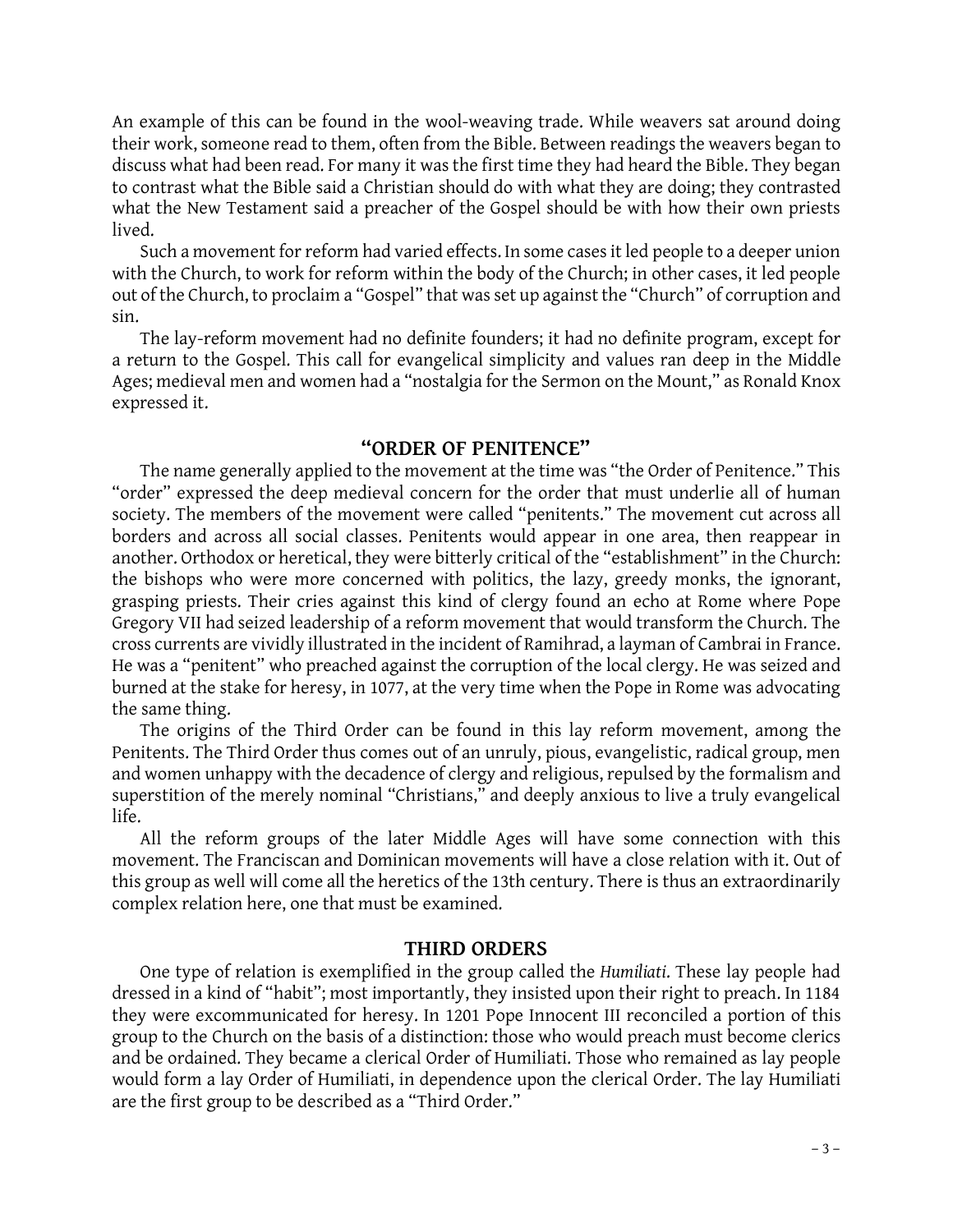Another type of relation is shown in the history of the Franciscan Order. In the past it has often been alleged that St. Francis founded a lay Order, and that out of this lay Order finally Another type of relation is shown in the history of the Franciscan Order. In the past it has<br>often been alleged that St. Francis founded a lay Order, and that out of this lay Order finally<br>evolved, to the founder's chagrin Franciscan historian, has disproved this. Francis founded first a clerical order. The Franciscans were "from the beginning a canonical order, although certainly with novel and new features." Francis founded an order of men that was never consciously a lay movement nor yet exclusively a clerical community, but rather a combination of the two. But this Franciscan *fraternitas* was profoundly influenced by the lay reform movement and had close ties with it. Around the year 1221, Francis decided to found a group of lay people associated with his original group. This was the founding of the Franciscan Third Order.

Here it is important to realize what the words "religious" and "religious order" meant in the 13th century. Profession of a particular rule and the wearing of a particular habit made one then a "religious." Canon law of the time held that those who bound themselves "to a more difficult and holier life" are *religious*, contrasting them to those who lived a completely secular life. The a "religious." Canon law of the time held that those who bound themselves "to a more difficult<br>and holier life" are *religious*, contrasting them to those who lived a completely secular life. The<br>contrast was between those and holier life" are *religious*, contrasting them to those who lived a completely secular life. The contrast was between those who lived a "regular" life — the life of profession to a rule (*regula*) — and those who lived members of a "Third Order" were truly *religious* and their association constituted a truly religious *order*.

#### **THE DOMINICANS**

At length we come to St. Dominic Here the relation, in one sense, is simple. Dominic founded a clerical religious order. He himself was a cleric, a canon; he founded his Order on the Rule of St. Augustine, a rule for clerics; the members of this order were clerics. But the inspiration of his Order, the spirit of his order, was the same inspiration and spirit that informed the lay reform movement; the integral gospel, an apostolic spirit, and evangelical poverty. The aims of the lay reform movement were applied now to clerics.

The Dominican Order captured the spirit and the thrust of the times. It appealed to men from the middle classes of the towns and cities; it appealed to the students of the universities that had grown up with the towns. Dominicans were so visibly associated with this class of people that when Thomas Aquinas, scion of a great, noble family, wanted to join them, he was forcibly grown up with the towns. Dominicans were so visibly associated with this class of people that<br>when Thomas Aquinas, scion of a great, noble family, wanted to join them, he was forcibly<br>restrained from doing so for a year by when Thomas Aquinas, scion of a great, noble family, wanted to join them, he was forcibly<br>restrained from doing so for a year by his brothers. The family of Aquinas had determined that<br>Thomas would be a Benedictine — an or lower himself in social status to join the Dominicans, a non-noble community.

The Dominican orientation was, from the beginning, toward the people of the towns, towards the universities. And these were the same people most affected by and interested in the "penitent" movement. From the first appearance of the Dominicans in their town, large number of laity sought theological and spiritual direction from the Friars Preachers. The Dominicans, when they went to Paris and Bologna, Cologne and Barcelona, found that the people who welcomed them were the laity, not the parish clergy. Again and again the records speak of friction with the local clergy; but always the records speak of an eager acceptance by laity who were seeking help to live a Christian life.

The relation between the Dominicans, a clerical community, and the lay reform movement is, therefore, one of mutual help. Dominicans find support and material help from the laity; the laity find among the Dominicans their spiritual directors and counselors. The origins of a Dominican "third order" can be found in the "association" of the two groups, the lay groups associating and affiliating with the friars.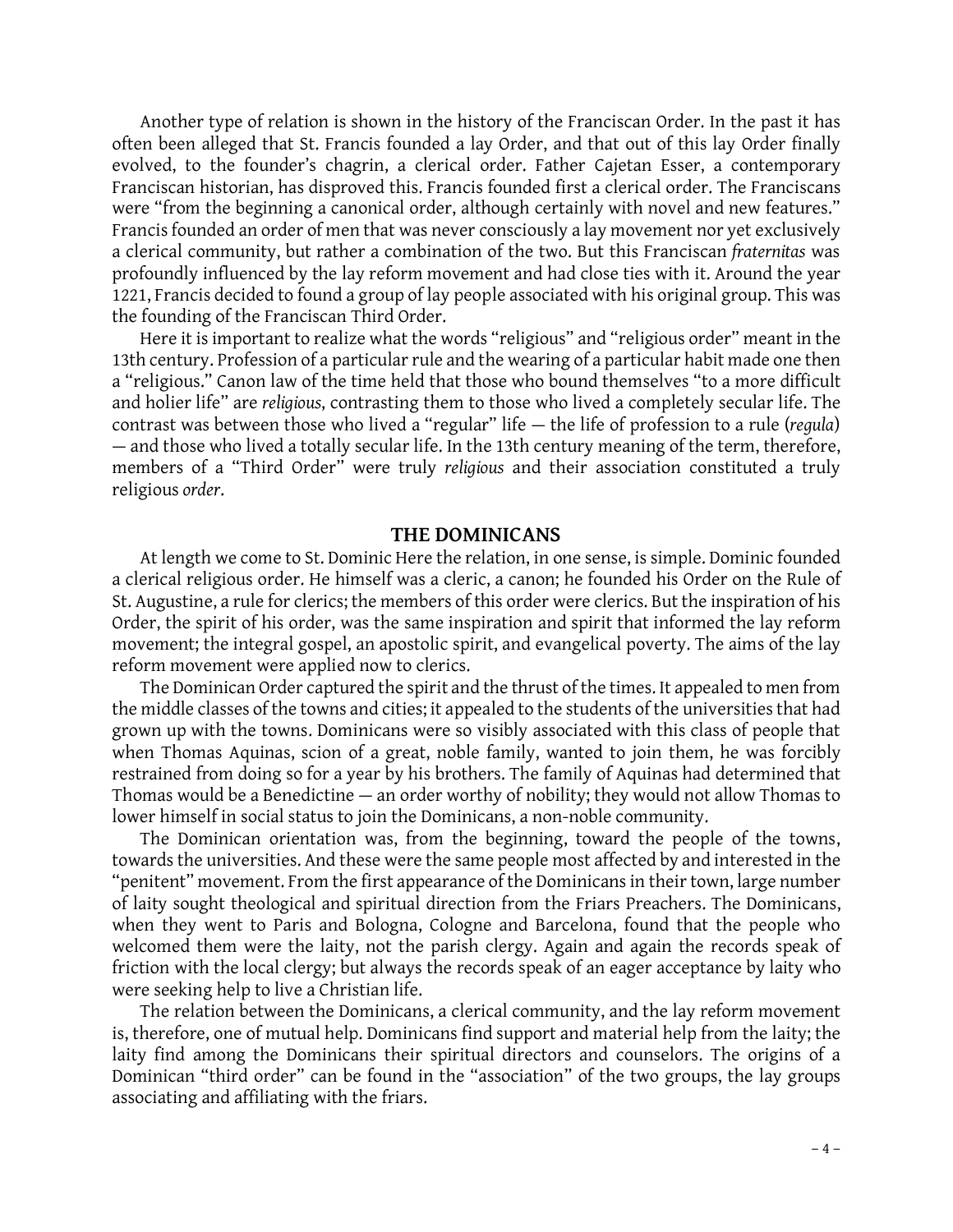# **"PENITENTS OF ST. DOMINIC"**

From 1225 onward, we begin to hear mention of the "Penitents of St. Dominic." The depth and the extent of the association of these groups with the Order of Friars Preachers cannot always be accurately judged. It seems certain, however, that there was some kind of dependence upon local Dominican priories. Humbert of Romans gave a sermon to a group called the "Brothers of Penance," obviously an important group of laity but not yet a "third order." A small group of laymen entered into a close association with the Order: the "oblates." They were laymen who gave their money and goods to the Order and lived in the convent under religious obedience.

The association of a "penitent" group with the Order is illustrated also by an incident in 1260 at Perouse. A holy hermit living in that locality — Rainier, by name — was distressed at the bitter struggle between the two factions of Guelfs and Ghibellines. Feuds and bloodshed were the results of this division. Rainier began to preach a crusade of reconciliation and attracted large crowds of people. He began a march upon the city, followed by the huge throng of people singing hymns and chanting prayers

The civil and religious authorities of the town, fearing a disturbance, diverted the crowd into smaller groups, directing one group to enter by the north gate of the city, a second to enter the The civil and religious authorities of the town, fearing a disturbance, diverted the crowd into<br>smaller groups, directing one group to enter by the north gate of the city, a second to enter the<br>south gate, and still a thir smaller groups, directing one group to enter by the north gate of the city, a second to enter the<br>south gate, and still a third group to use the west gate. The groups became identified with the<br>church nearest the respectiv of St. Augustine," the "Penitents of St. Francis," and the "Penitents of St. Dominic."

## **DOMINICAN THIRD ORDER**

In 1280 two factors operated toward some kind of regularization of this relation. First of all, by 1280, many of these lay penitent groups were drifting into heresy. From criticism of an individual priest there developed criticism of the entire sacramental system. "Why pay money to the priest, to give out the sacraments?" The question was then asked: "Why have sacraments at all? Why not be in direct contact with God, without priest or sacraments?"

The second reason was that Munio de Zamora, Master General of the Dominicans at that time, decided that an organization of some sort had to be devised for these people. Accordingly, in 1285, Munio de Zamora published a "Rule for Penitents of St. Dominic." This is the foundation, the origin of the Third Order. 1285 is your birthday.

#### **EARLY RULE**

The Rule of Munio de Zamora was in 22 chapters. In order to enter the Order of Penitents of St. Dominic (we read in one chapter) one had to have a certificate that attested to one's moral life, good reputation, and orthodox faith. According to the Rule, postulants must acquire the St. Dominic (we read in one chapter) one had to have a certificate that attested to one's moral<br>life, good reputation, and orthodox faith. According to the Rule, postulants must acquire the<br>zeal of Dominic for the defense clearly stated; all penitential practices were to be directed to the apostolate. The Dominican Third Order was never conceived of as a way of making salvation easier, or subjecting one to certain customs or obligations. It was from the outset to be an apostolate in the world. The Rule of Zamora demanded that one must have settled all his debts and been reconciled to all his enemies. The habit was a white tunic and black cloak of simple material.

Approval of a majority of those who belonged to the Third Order chapter was needed for a postulant to be received. Once accepted, he was forbidden to leave, except to enter another religious order with solemn vows. In other words, one could not leave to enter another Third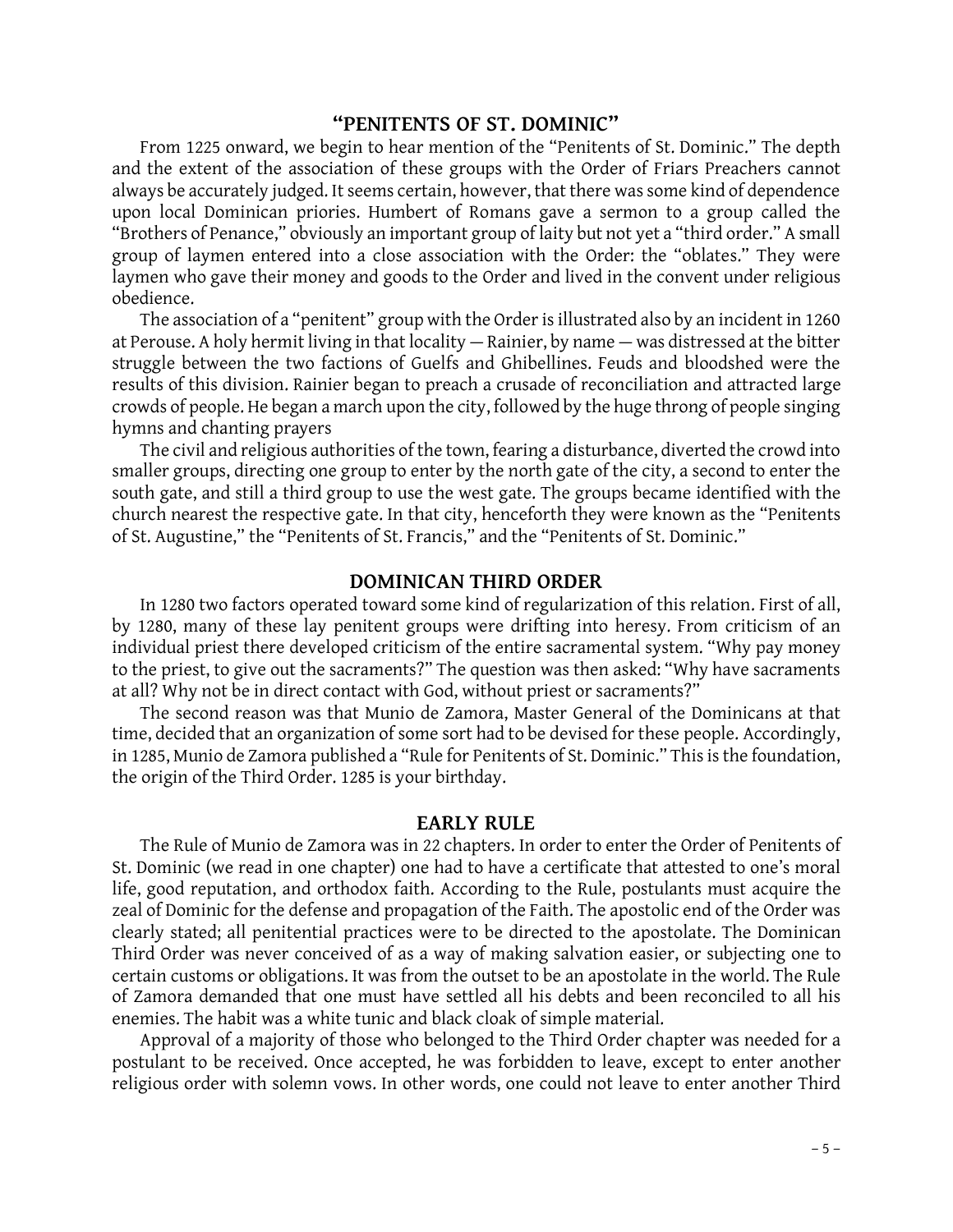Order, or return to "secular life." The ceremony of profession was a real canonical entrance into an Order.

There was an obligation to recite the Divine Office, so far as possible. On Sundays and feast days from November 1 to Easter, members of the Third Order were obligated to recite the night office, Matins at 2 A.M. There were severe rules on fast and abstinence: fast every Friday and, of course, on the eve of all principal feast days; no meat was allowed except on Sunday, Tuesday, and Thursday. Members were to give up all worldliness, all banquets, revelries (the word used for "revelries" is basically the word for "wedding parties"), and dances.

Tertiaries were under obedience to their directors to such an extent that they could not leave town without his permission. There were obligations to sick members, and obligations to certain suffrage prayers.

Expulsion was possible for grave and scandalous faults. The director of the Third Order chapter was chosen by the Order and named to his office. The chapter itself elected a prior or a prioress from among its senior members.

## **A SECOND TRADITION**

There has been a somewhat divergent tradition about the origin of the Third Order. This tradition holds that the Third Order evolved from the "Militia of Jesus Christ," a group founded directly by Dominic. The tradition rests upon a statement by Raymond of Capua in the 14th century. It is the tradition that is repeated by Benedict XV in his encyclical letter of 1920 to the Third Order. But the tradition had been undermined by historical research.

First of all, this "Militia of Jesus Christ," even if it had been a part of the penitent movement (and we are not exactly sure whether it was or was not), had a different focus. It was for the military defense of the Church and Church members in those areas where heretics had taken over the administration of towns. In those cases the "Militia of Jesus Christ," a "vigilante" organization, protected the property of the Church and the Catholics. The aim of the penitents, on the other hand, was ascetic and evangelical.

Secondly, we have the documents that prove that the Militia was founded by Fulques, Bishop of Toulouse, a close and intimate; friend of St. Dominic. But no document associates Dominic with its founding. It seems very probable that Raymond concluded that since Dominic's good friend founded it, Dominic also must have some relation with it. But there is no evidence to that<br>effect. The bishop of Toulouse is its sole founder.<br>Later the Dominicans did assume some responsibility for the Militia. The effect. The bishop of Toulouse is its sole founder.

officially approved by Pope Gregory IX in 1233; two years later, in a letter to the Dominican Master General, the Pope instructed the Dominicans to take over the spiritual direction and guidance of the "Militia of Jesus Christ."

Dominicans were acquainted with the work of the "Militia of Jesus Christ," and, in northern Italy, Militia chapters were founded by Dominicans. For example, the Dominican Bartholomew of Vicence began the Militia in northern Italy. This is where the tradition arises. The picture is<br>somewhat confused. But it is well established now that the origins of the Third Order are to be<br>found in the "Penitent" mov somewhat confused. But it is well established now that the origins of the Third Order are to be

the incumbent Pope, Nicholas IV. Pope Nicholas was a former Minister General of the Franciscan

 $-6 -$ \* The "Militia of Jesus Christ" has been revived in our own time, especially in France and attempts have been made \* The "Militia of Jesus Christ" has been revived in our own time, especially in France and attempts have been made<br>to institute chapters in this country (the USA). The Master General of the Dominican Order was petitioned b members of this Militia to be associated with the Dominican Order but he has refused permission.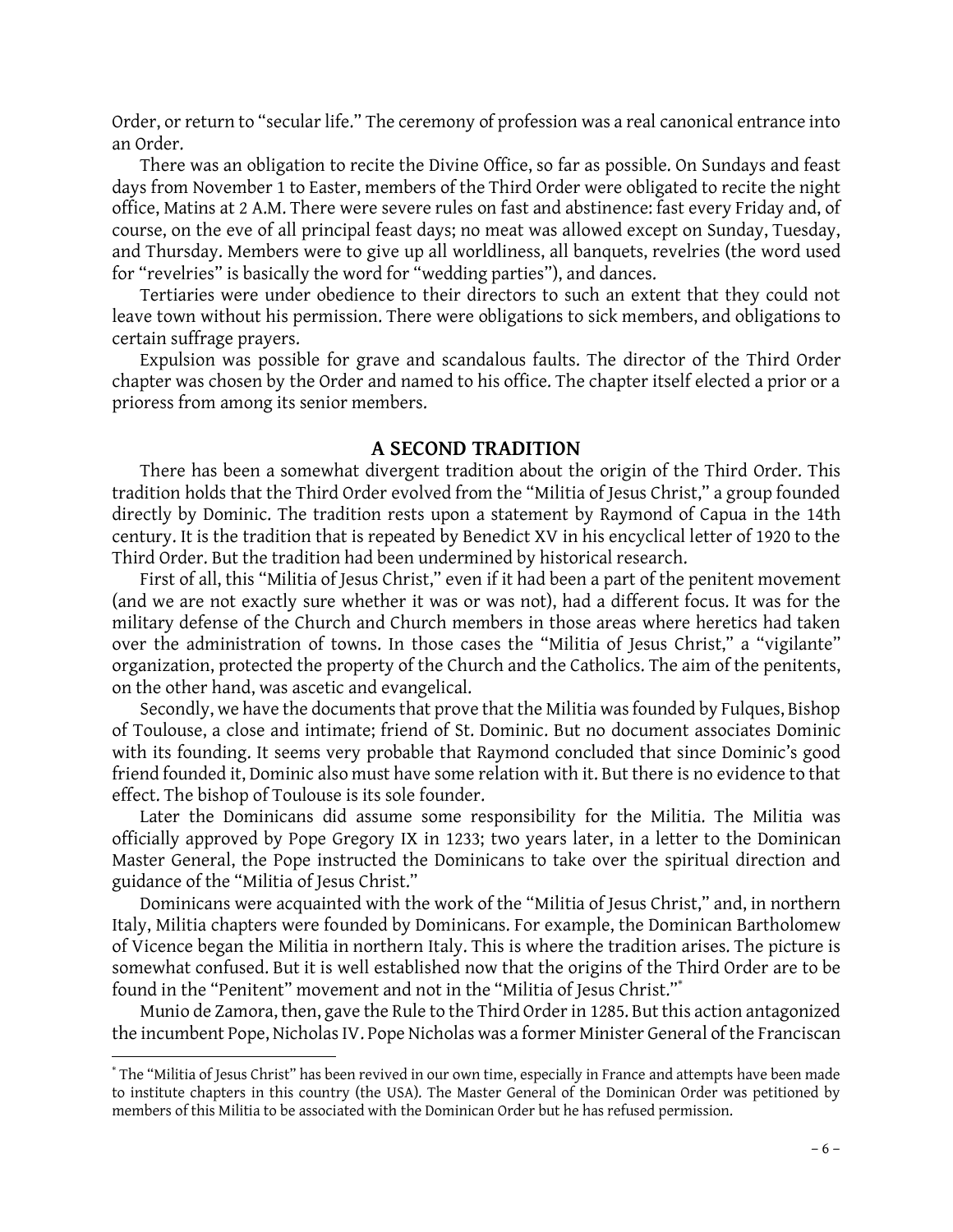Order. He had an idea of what to do with the Penitent movement: attach all the penitent groups to the Franciscan Order. Thus, he was quite unhappy with de Zamora's action in affiliating a substantial sector of the penitent movement with the Dominicans. This, along with several other grudges which he seems to have had against Zamora, caused him in 1290 to demand that the Dominican General Chapter remove this Master General from office. The General Chapter met, and refused to remove him. In the next year, 1291 — Pope Nicholas deposed him personally. But by now the Third Order was firmly established, and survived.

### **SUBSEQUENT HISTORY**

Historians of the Order have noted that the subsequent history of the Third Order follows the pattern of the First Order. There is a flourishing, a decline, a reform, another flourishing, a decline, and a reform. In 1316, for instance, Pope John XXII complains in a letter that "tertiaries" and "beguines" in large numbers were falling into heresy. But then he adds, "I exclude the Dominican tertiaries whose faith and docility to the Church are irreproachable."

By the 14th century both the Third Order and the First Order were in deep decline and seriously in need of reform. Raymond of Capua, who became Master General in 1380, complained that there were no men in the Third Order, that at least in northern Italy, it was simply a group of pious old ladies. These groups were called the *Mantellata*. The Mantellata would receive no young ladies, only widows of mature age. Catherine of Siena, for instance, found it difficult to break into this religious elite. Raymond criticized the Mantellata, declaring that while they may have been pious, they were much too exclusive.

While he was Master General he reformed the First Order, and approved the work of another Dominican, Friar Thomas Coffarini, to reform the Third Order. Friar Thomas began in Venice; he preached the Third Order, opened it up to men and women and to young and old. Raymond wrote to Thomas that what he was doing was especially pleasing to him because it honored the Blessed Catherine, "my mother." An eminent co-worker of Coffarini in reviving the Third Order was John Dominici, Dominican Prior in Florence, and one of the greatest preachers of the 14th century. In 1405, in the Bull *Apostolicae Sedis*, Pope Innocent VII gave canonical approval to the Third Order. Vincent Ferrer in the 14th century preached the Third Order throughout France. In the 16th century the Third Order was taken by Dominican missionaries to their missions in the Orient: to Japan, to China, and to Indo-China. A great many Dominican martyrs from those regions were members of the Third Order.

But, once again, as with the First Order, there was a decline during the 17th and 18 centuries. By the time of the French Revolution, the Third Order as well as the First, were in decline. After the French Revolution the decline continued. Chapters of the Third Order in France were described as "parochial societies." the French Revolution the decline continued. Chapters of the Third Order in France were described as "parochial societies." In the mid-19th century, when Father Lacordaire renewed<br>the First Order, he asserted that the first order of business was to renew the Third Order, and by way of underlining its renewal, in a ceremony in Notre Dame Cathedral, gave the Dominican habit to four youths, in 1844.

## **CONCLUSION**

The conclusions I would draw from this brief history are these: The Third Order has its origin in the desire of the laity for a radical, evangelical style of life. The Third Order found its origin in this and, I think, finds its continued reason for existence in this. The Third Order became associated with the Order of Preachers because it found that the Dominican apostolate and the this and, I think, finds its continued reason for existence in this. The Third Order became<br>associated with the Order of Preachers because it found that the Dominican apostolate and the<br>Dominican spirit of action and conte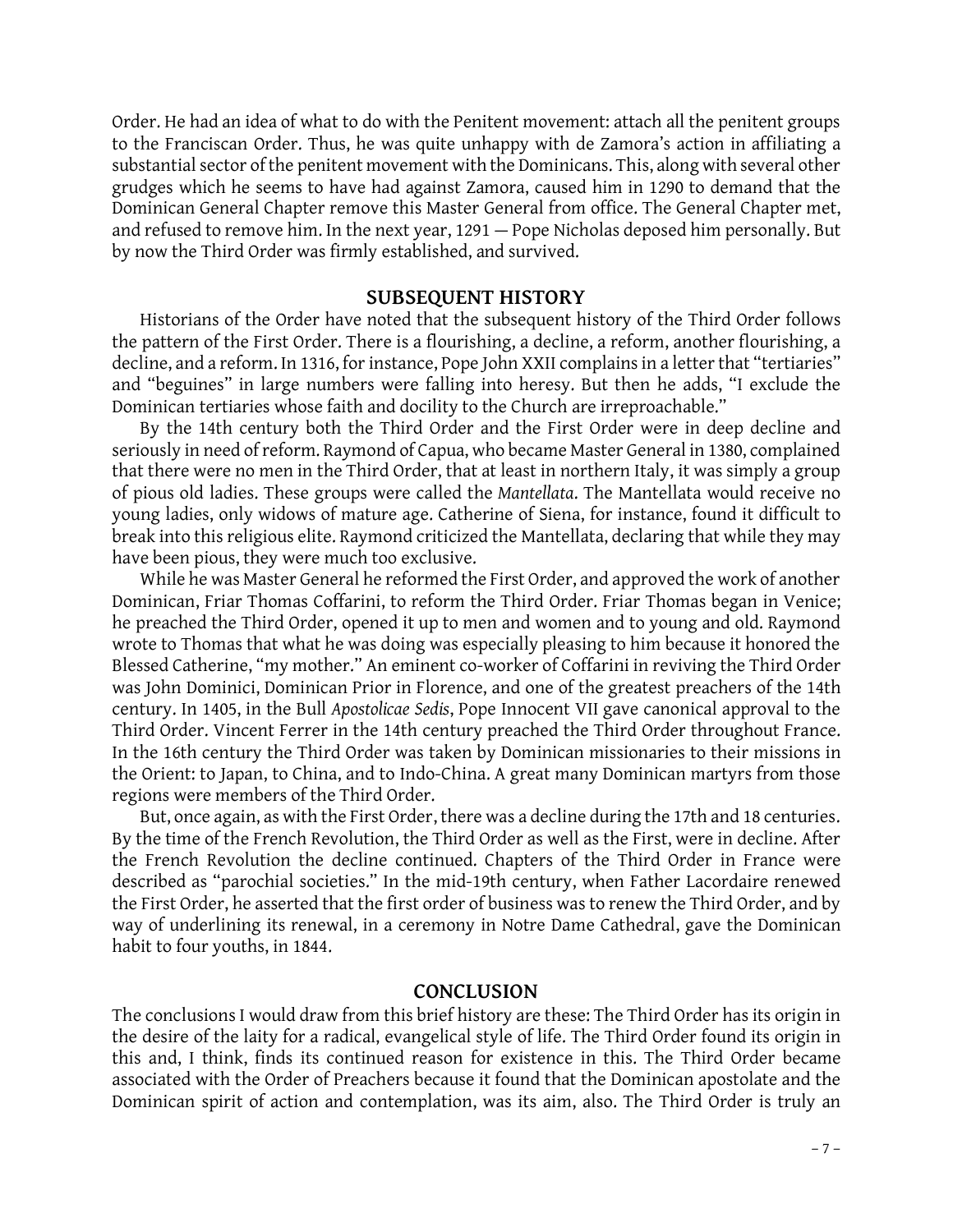Order, an *ordo*, and Tertiaries are truly *religious* in the medieval sense of those words and the medieval sense of these words is much more relevant to contemporary conditions than the words of modern canon law.

The Third Order and the First Order are bound together in what I call a "symbiotic" relation. Webster defines "symbiosis" as "the living together in more or less intimate association or close union of two dissimilar organisms": "a mutually beneficial relationship." The Third Order requires a clear program of apostolic aims for full flowering and productivity.

Throughout the presentation I have referred to the Third Order. The name has now been requires a clear program of apostolic aims for full flowering and productivity.<br>Throughout the presentation I have referred to the Third Order. The name has now been<br>changed; it is now the "Lay Fraternities of St. Dominic" Throughout the presentation I have referred to the Third Order. The name has now been<br>changed; it is now the "Lay Fraternities of St. Dominic" and "Priestly Fraternities of St. Dominic."<br>I think "Lay Dominican" is, at leas noun. From 1217 to 1285 the term "Dominican Laity" would have been acceptable, but the history of our Order leads me to conclude that the term should be "Lay Dominican." You are members of the Order by historical association and conscious profession. Remember the groups led by Rainier the hermit. "You have gone in by the gate of St. Dominic."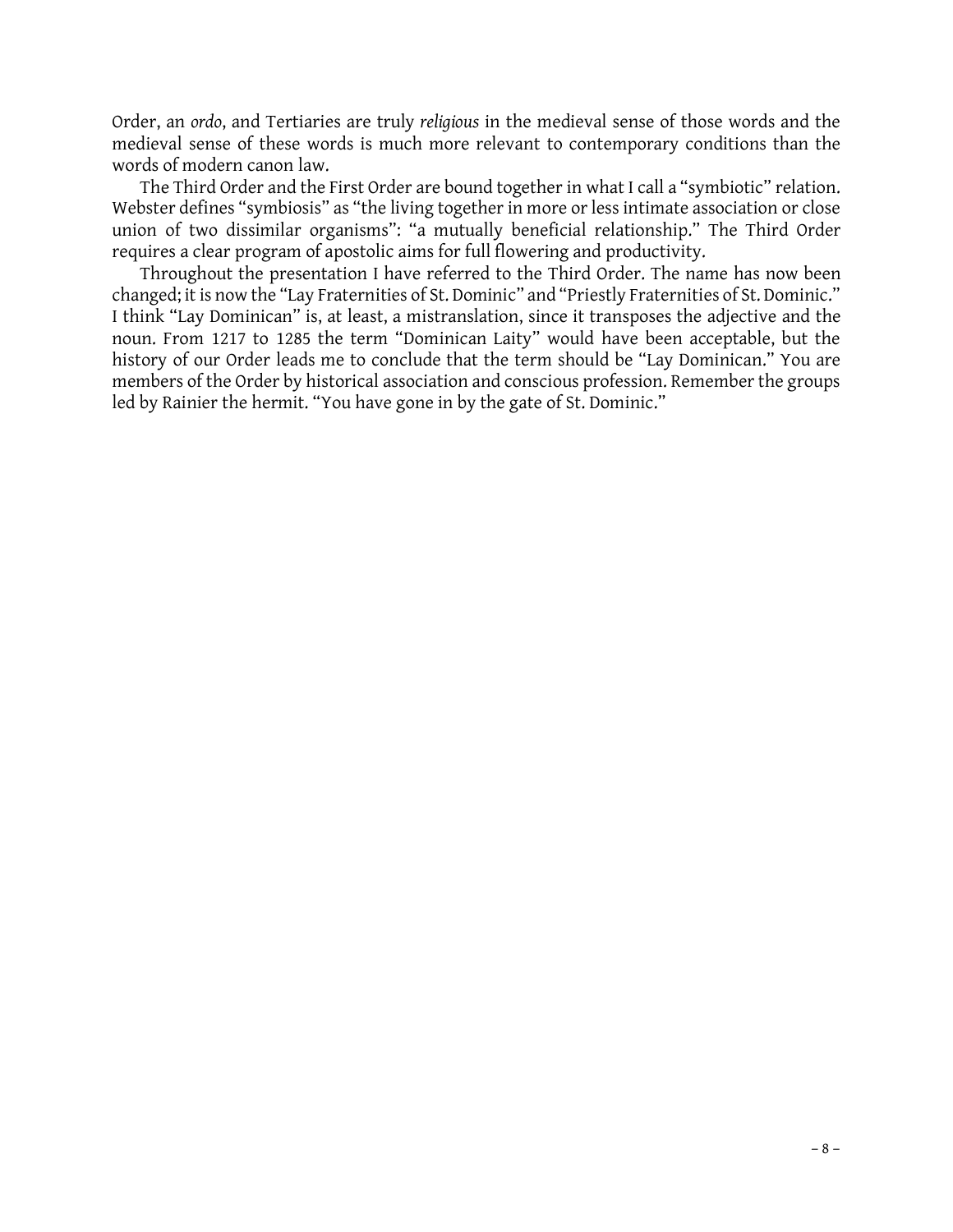# **A History and Theology of Sharing Responsibility for the Church**

**Richard K. Weber, OP, PhD (†1995)**

*The "third orders" associated with religious orders express the laity's conviction of their importance in the life of the church and testify to their concern for reform and renewal.*

It has been cynically observed that anniversaries are the enemies of truth. And always there are some who wonder why all this energy might not have been spent for something better. Yet It has been cynically observed that anniversaries are the enemies of truth. And always there<br>are some who wonder why all this energy might not have been spent for something better. Yet<br>there is something about marking the are some who wonder why all this energy might not have been spent for something better. Yet<br>there is something about marking the passage of time, something about observing an<br>anniversary, a centennial — or more — that seem there is something about marking the passage of time, something<br>anniversary, a centennial — or more — that seems to be justly an occasi<br>an opportunity for reflection, and, at times, a reaffirmation of purpose.<br>Last year th anniversary, a centennial – or more – that seems to be justly an occasion for congratulation,<br>an opportunity for reflection, and, at times, a reaffirmation of purpose.<br>Last year the National Cash Register Corporation celeb

occasion to ask in its advertising: "What other computer company is one hundred years old?" Last year the National Cash Register Corporation celebrated its centennial and took the occasion to ask in its advertising: "What other computer company is one hundred years old?"<br>The implication was obvious: our products occasion to ask in its advertising: "What other computer company is one hundred years old?"<br>The implication was obvious: our products are better because our company older and more<br>experienced. This year the lay branch of t The implication was obvious: our products are better because our company older and more<br>experienced. This year the lay branch of the Dominican order celebrates the seventh centenary<br>of its founding. The Dominican Laity can experienced. This year the lay branch of the Dominican order celebrates the seventh centenary<br>of its founding. The Dominican Laity cannot claim to be the oldest "third order," but they may<br>be permitted to feel that seven c The Abbé Sieyes could boast, after the turmoil and changes of the The Abbé Sieyes could boast, after the turmoil and changes of the French Revolution, of one applishment: "I survived!" This seventh centenary must prove mor

be permitted to feel that seven centuries gives a certain cachet of authenticity and legitimacy.<br>The Abbé Sieyes could boast, after the turmoil and changes of the French Revolution, of one<br>accomplishment: "I survived!" Thi The Abbé Sieyes could boast, after the turmoil and changes of the French Revolution, of one<br>accomplishment: "I survived!" This seventh centenary must prove more than that third orders<br>have survived; it should provide the o accomplishment: "I survived!" This seventh centenary must prove more than that third orders have survived; it should provide the opportunity for them to build more securely upon their tradition and reach forward in confide have survived; it should provide the opportunity for them to build more securely upon their<br>tradition and reach forward in confidence to the future.<br>It is now a commonplace that the late Middle Ages have many disturbing pa

tradition and reach forward in confidence to the future.<br>It is now a commonplace that the late Middle Ages have many disturbing parallels with our<br>own times. That indeed was the thesis of Barbara Tuchman's book *A Distant* It is now a commonplace that the late Middle Ages have many disturbing parallels with our<br>own times. That indeed was the thesis of Barbara Tuchman's book A Distant Mirror. It is the<br>background for enjoying the much more br own times. That indeed was the thesis of Barbara Tuchman's book A Distant Mirror. It is the<br>background for enjoying the much more brilliant evocation of that time in Umberto Eco's *The*<br>Name of the Rose. Indeed, one review background for enjoying the much more brilliant evocation of that time in Umberto Eco's *The*<br>Name of the Rose. Indeed, one reviewer of that novel detected "allusions to modern personalities,<br>among them John Paul II, Stali Name of the Rose. Indeed, one reviewer of that novel detected "allusions to modern personalities,<br>among them John Paul II, Stalin, and Che Guevera." Munio de Zamora, elected master of the<br>Dominican order in 1285, was not d among them John Paul II, Stalin, and Che Guevera." Munio de Zamora, elected master of the Dominican order in 1285, was not drawing up a rule for simple people in serene times when he provided the first rule for Dominican l any "Age of Faith" for people without problems. wided the first rule for Dominican laity in that year. The third orders were not founded in<br>"Age of Faith" for people without problems.<br>The times then demanded a committed and evangelical response among all Christian folk.

any "Age of Faith" for people without problems.<br>The times then demanded a committed and evangelical response among all Christian folk.<br>On every level of society there were massive problems; it was a civilization in transit On every level of society there were massive problems; it was a civilization in transition certainly, and perhaps in decay. "Evangelical poverty" was a slogan. How could it be translated into a program? The disputes about certainly, and perhaps in decay. "Evangelical poverty" was a slogan. How could it be translated about the seemingly corrosive effect of "new learning" and "new theology" upon the into a program? The disputes about Aristotle were not about a long-dead Greek thinker but<br>about the seemingly corrosive effect of "new learning" and "new theology" upon the<br>foundations of the faith. Governments were growin about the seemingly corrosive effect of "new learning" and "new theology" upon the foundations of the faith. Governments were growing more bureaucratic, more intrusive, and more amoral. Wars were dividing Christian kingdom foundations of the faith. Governments were growing more bureaucratic, more intrusive, and<br>more amoral. Wars were dividing Christian kingdoms, while domestic violence, feeding on<br>injustice, ripped apart the fabric of social more amoral. Wars were dividing Christian kingdoms, while domestic violence, feeding on<br>injustice, ripped apart the fabric of social life. To the east and the south there hovered constantly<br>the threat of Islam, while withi injustice, ripped apart the fabric of social life. To the east and the south there hovered constantly<br>the threat of Islam, while within there was the threat of subversion from heresy and witchcraft.<br>And priests and knights money, and pleasure.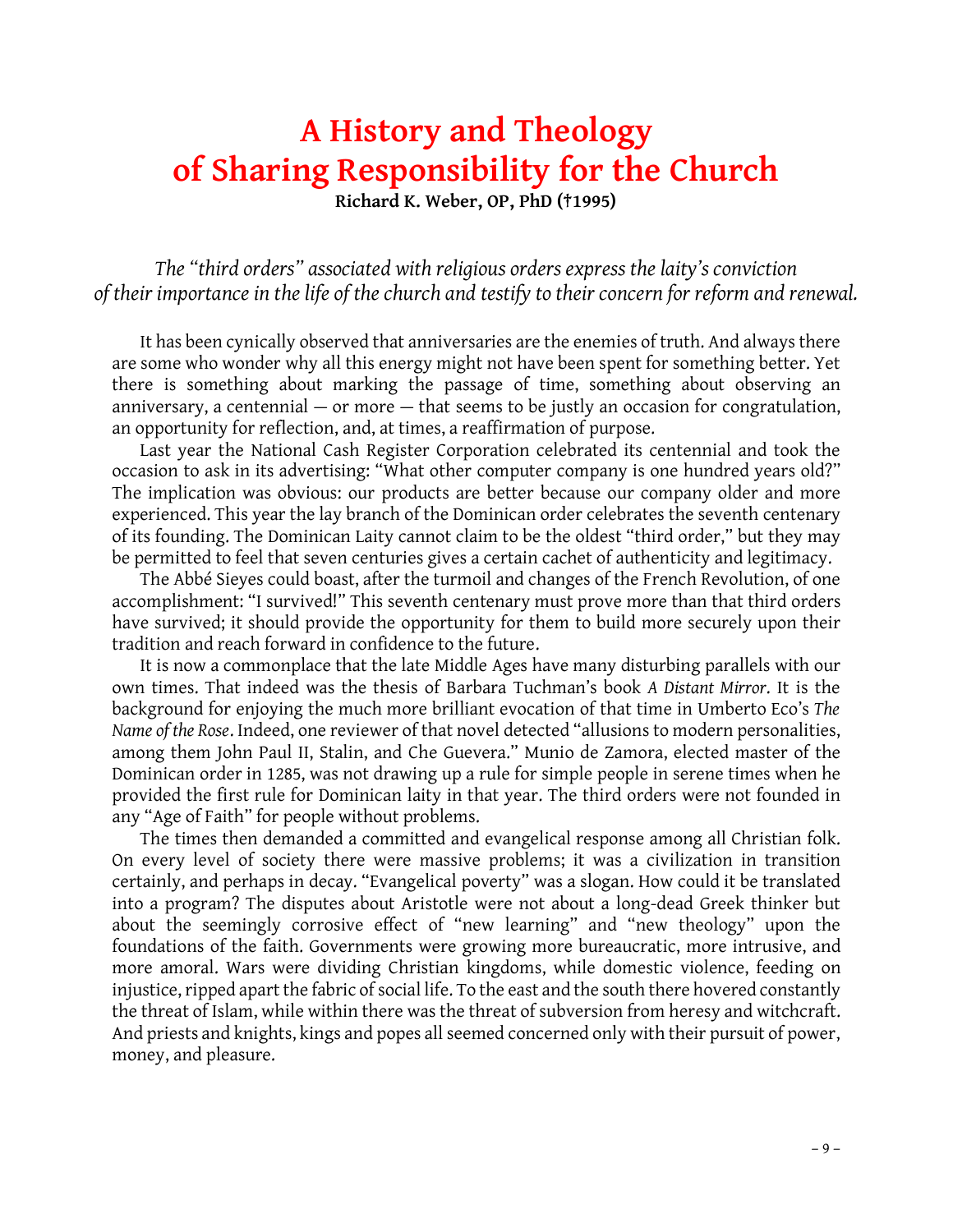Dominicans, Franciscans, Carmelites, and other medieval religious orders proposed some Dominicans, Franciscans, Carmelites, and other medieval religious orders proposed some<br>answers. But I do not propose here to speak directly of the charism, or spirit, of the friars. Rather<br>I propose the question: Given the Dominicans, Franciscans, Carmelites, and other medieval religious orders proposed some<br>answers. But I do not propose here to speak directly of the charism, or spirit, of the friars. Rather<br>I propose the question: Given the answers. But I do not propose here to speak directly of the charism, or spirit, of the friars. Rather<br>I propose the question: Given the problems, why did lay people opt to associate themselves with<br>the religious orders? Th I propose the question: Given the problems,<br>the religious orders? That the times were dr<br>folk was a third order is not, at least to us.

# **THE NOTION OF "ORDER"**

Though historians are, as Martin Luther remarked, "most valuable people," they have some annoying professional habits. One of them is the compulsion to go far, far back in time to begin Though historians are, as Martin Luther remarked, "most valuable people," they have some<br>annoying professional habits. One of them is the compulsion to go far, far back in time to begin<br>their story. John Tracy Ellis began annoying professional habits. One of them is the compulsion to go far, far back in time to begin<br>their story. John Tracy Ellis began his history of the Catholic church in colonial America with<br>the Emperor Constantine in 31 the Emperor Constantine in 312. It should come as no shock, then, if I begin my historical reflections on the third orders with Cicero!

In his *De Officiis*, Cicero spoke of "the order of things," that is, the just and proper reflections on the third orders with Cicero!<br>In his *De Officiis*, Cicero spoke of "the order of things," that is, the just and proper<br>organization of the universe. For him the preservation of that order was the locating o In his *De Officiis*, Cicero spoke of "the order of things," that is, the just and proper organization of the universe. For him the preservation of that order was the locating of everything in its proper place. Rhetoric wa organization of the universe. For him the preservation of that order was the locating of<br>everything in its proper place. Rhetoric was the art of putting words, and politics was the art of<br>placing people, in their correct p everything in its proper place. Rhetoric was the art of putting words, and politics was the art of placing people, in their correct positions relative to one another. This orderly universe was, of course, in accord with a

But Cicero was much more than a popularizer of Greek philosophy; he was a consummate politician. The word with a prior and divine plan.<br>But Cicero was much more than a popularizer of Greek philosophy; he was a consummate<br>politician. The word order (*ordo*) had an especial richness for the Roman mind. It ha But Cicero was much more than a popularizer of Greek philosophy; he was a consummate<br>politician. The word order (*ordo*) had an especial richness for the Roman mind. It had denoted<br>the division of adult Roman males into di politician. The word order (*ordo*) had an especial richness for the Roman mind. It had denoted<br>the division of adult Roman males into distinct groups (*ordines*) for military organization; in the<br>Roman legion it referred the division of adult Roman males into distinct groups (*ordines*) for military organization; in the Roman legion it referred to the close-order troop of infantry deployed for battle; in Roman politics it denoted the group Roman legion it referred to the close-order troop of infantry deployed for battle; in Roman<br>politics it denoted the group of men officially inscribed on a list drawn up by the magistrates; in<br>the Roman social hierarchy it order." the Roman social hierarchy it was used to refer to "the senatorial order" and "the equestrian order."<br>Order was, therefore, not only the abstract *idea* of the proper organization of the universe

but its reflection in concrete relationships between people and classes. *Ordo* could refer to an Order was, therefore, not only the abstract *idea* of the proper organization of the universe<br>but its reflection in concrete relationships between people and classes. Ordo could refer to an<br>elite social class or to the row but its reflection in concrete relationships between people and classes. Ordo could refer to an<br>elite social class or to the row or bank of oars on a galley; these were the human "pictures" that<br>went into an image of the w elite social class or to the row or bank of oars on a galley; these were the human "pictures" that went into an image of the way the universe was arranged. There is, thus, the idea of structure, a whole in which each part went into an image of the way the universe was arranged. There is, thus, the idea of structure, a whole in which each part is invested with particular responsibilities, made cohesive by shared *plebs*. position. The undifferentiated, the unpositioned, belonged to the people without order, the plebs.<br>The rich and profound term *ordo* was adopted by the Christian church — and used just as

plebs.<br>The rich and profound term ordo was adopted by the Christian church — and used just as<br>ambiguously. Authority was conferred on bishops and priests for the governance of the church,<br>and hence they were spoken of as a The rich and profound term ordo was adopted by the Christian church  $-$  and used just as<br>ambiguously. Authority was conferred on bishops and priests for the governance of the church,<br>and hence they were spoken of as an or ambiguously. Authority was conferred on bishops and priests for the governance of the church,<br>and hence they were spoken of as an order. But laity who went into the desert to live a life of<br>total commitment were also an or and hence they were spoken of as an order. But laity who went into the desert to live total commitment were also an order, the order of monks. Chaste and unmarrie consecrated to the service of the church, also formed an or Il commitment were also an order, the order of monks. Chaste and unmarried women,<br>secrated to the service of the church, also formed an order, the order of virgins.<br>There was, it must be acknowledged, in both Roman and Chr

% consecrated to the service of the church, also formed an order, the order of virgins.<br>There was, it must be acknowledged, in both Roman and Christian traditions, an element in<br>the thinking about order that tended to coal There was, it must be acknowledged, in both Roman and Christian traditions, an element in<br>the thinking about order that tended to coalesce the concept of order with the idea of "giving<br>orders," that is, the concept of ordo orders," that is, the concept of *ordo* is bound up with authority. In Cicero's time, the old republic was obviously bankrupt; the ideal of many orders cooperating was impossible. Caesar exemplified a structure and ideolog was obviously bankrupt; the ideal of many orders cooperating was impossible. Caesar was obviously bankrupt; the ideal of many orders cooperating was impossible. Caesar<br>exemplified a structure and ideology in which there was one ruling *ordo* in society and everyone<br>else obeyed. Living under that empire, T exemplified a structure and ideology in which there was one ruling *ordo* in society and everyone<br>else obeyed. Living under that empire, Tertullian applied the same ideology and structure to the<br>church. For him there was a XIII's formulation of that plan in the nineteenth century is no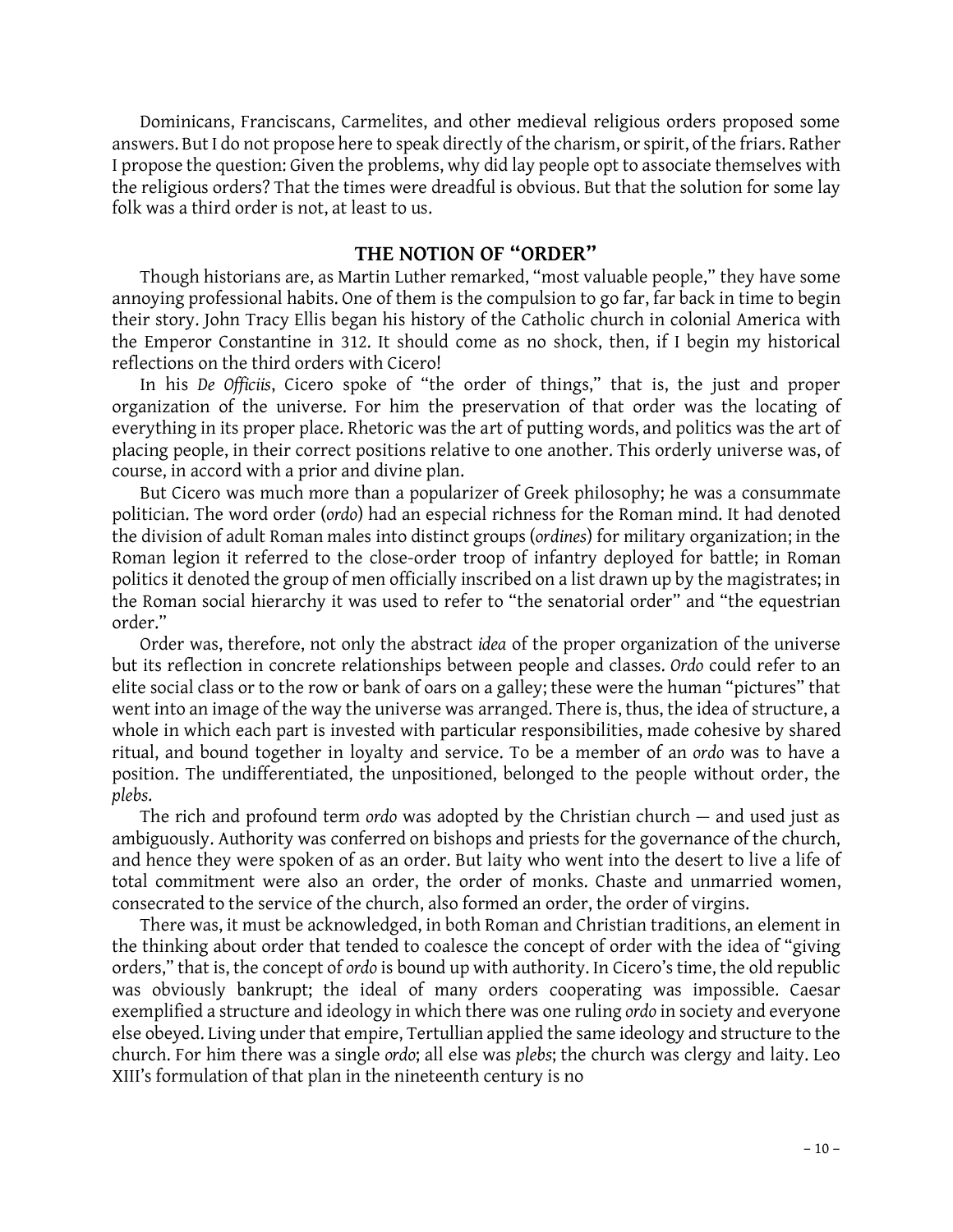different: "It is established and manifest," wrote Leo, "that there are in the church two orders<br>by nature distinct: the nastors and the flock, that is to say, the leaders and those who obey," different: "It is established and manifest," wrote Leo, "that there are in the church two orders<br>by nature distinct: the pastors and the flock, that is to say, the leaders and those who obey."<br>But authority is not the sole erent: "It is established and manifest," wrote Leo, "that there are in the church two orders<br>nature distinct: the pastors and the flock, that is to say, the leaders and those who obey."<br>But authority is not the sole basis

by nature distinct: the pastors and the flock, that is to say, the leaders and those who obey."<br>But authority is not the sole basis for order. If it were, then the dual system of pastors and<br>flock was sufficient. Classical But authority is not the sole basis for order. If it were, then the dual system of pastors and<br>flock was sufficient. Classical and medieval thought saw that inequality governed the universe.<br>In everything some command and flock was sufficient. Classical and medieval thought saw that inequality governed the universe.<br>In everything some command and others obey; some are leaders and the rest are followers. But<br>classical and medieval thought wa In everything some command and others obey; some are leaders and the rest are followers. But<br>classical and medieval thought was also agreed that this was simply not an adequate view of the<br>world and reality. There is more classical and med<br>world and reality.<br>than hierarchy.<br>Christianity i world and reality. There is more to human relations than government – and more to the church<br>than hierarchy.<br>Christianity itself had brought division into the classical picture. The emperor had been

*princeps* and *pontifex*; but Jesus spoke of obligations to both God and Caesar. How were Christians Christianity itself had brought division into the classical picture. The emperor had been<br>princeps and pontifex; but Jesus spoke of obligations to both God and Caesar. How were Christians<br>to image the relationships between princeps and pontifex; but Jesus spoke of obligations to both God are to image the relationships between church and world, between cland secular? They were intermixed but they were also distinct.<br>The common medieval image mage the relationships between church and world, between clergy and laity, between sacred<br>secular? They were intermixed but they were also distinct.<br>The common medieval image was that of three orders. Depending on the sect

and secular? They were intermixed but they were also distinct.<br>The common medieval image was that of three orders. Depending on the sector of life<br>examined, these three orders could be described as king-bishop-knight, or c The common medieval image was that of three orders. Depending on the sector of life<br>examined, these three orders could be described as king-bishop-knight, or clergy-nobility-<br>towns, or bishop-priest-deacon, or priest-monkexamined, these three orders could be described as king-bishop-knight, or clergy-nobility-<br>towns, or bishop-priest-deacon, or priest-monk-laity. Yet each component was described as an<br>ordo. It would almost seem that mediev ordo. It would almost seem that medieval thinkers felt that a three-legged "support" was stronger; it is almost certain that they saw it mirroring more of the messy reality of life.

## **DEEPER SIGNIFICANCE OF "ORDER"**

The common assumption today is that "third order" is a disparaging name, that **DEEPER SIGNIFICANCE OF "ORDER"**<br>The common assumption today is that "third-order" is a disparaging name, that<br>organizations so named are "third-class" organizations because they are behind the clergy in<br>authority. My poin The common assumption today is that "third order" is a disparaging name, that<br>organizations so named are "third-class" organizations because they are behind the clergy in<br>authority. My point here is not to argue for the re organizations so named are "third-class" organizations because they are behind the clergy in<br>authority. My point here is not to argue for the retention of a title, especially a title that takes<br>so many pages of explanation authority. My point here is not to argue for the retention of a title, especially a title that takes<br>so many pages of explanation. But a serious theological point is to be made in the<br>reconsideration of what "third order" so many pages of explanation. But a serious theological point is to be made in the reconsideration of what "third order" meant to the men and women who eagerly adopted the name. I believe there is a deeper significance to reconsideration of what "third order" meant to the men and women who eagerly adopted the<br>name. I believe there is a deeper significance to the "third" in "third order" than simple "lack of<br>real authority" in the parent ord name. I believe there is a deeper significance to the "third" in "third order" than simple "lack of<br>real authority" in the parent order. I believe that the "third" invites us to go beyond the duality<br>of officeholders and n real authority" in the parent order. I believe that the "third" invites us to go beyond the duality<br>of officeholders and non-officeholders. That division is, as Father Congar points out, the basis those who do not. for the canonical distinction between clergy and laity, those who hold office in the church and<br>those who do not.<br>That dualism has the deceptive appeal of contemporary political myth: the division of reality

into political terms, the division between the haves and the have-nots, between the exploiters That dualism has the deceptive appeal of contemporary political myth: the division of reality<br>into political terms, the division between the haves and the have-nots, between the exploiters<br>and the exploited, between the cl into political terms, the division between the haves and the have-nots, between the exploiters<br>and the exploited, between the clerical fascists and the evangelical Marxists. That mythic<br>picture, like the economic and socia and the exploited, between the clerical fascists and the evangelical Marxists. That mythic<br>picture, like the economic and social ideologies on which it is based, is rooted in a static view of<br>life, the idea that there is " picture, like the economic and so<br>life, the idea that there is "X" a<br>distributing it — or seizing it?<br>The ternary view always int the idea that there is "X" amount of authority in the church, and how do we go about<br>ributing it — or seizing it?<br>The ternary view always introduces another element into the simple equation of "them<br>sus " There is unity bu

distributing it – or seizing it?<br>The ternary view always introduces another element into the simple equation of "them<br>versus us." There is unity but there is also diversity. Ternary views are the despair of a theocratic The ternary view always introduces another element into the simple equation of "them<br>versus us." There is unity but there is also diversity. Ternary views are the despair of a theocratic<br>clergy or a caesaropapist governme versus us." There is unity but there is also diversity. Ternary views are the despair of a theocratic<br>clergy or a caesaropapist government. Humanity is one — yet it is obviously divided by race,<br>religion, and custom. Autho clergy or a caesaropapist government. Humanity is one — yet it is obviously divided by race,<br>religion, and custom. Authority, even if acknowledged to be of God, must be seen as deriving in<br>various ways and refracted in dif religion, and custom. Authority, even if acknowledged to be of God, must be seen as deriving in various ways and refracted in different modes, and set forth in different groups. Within the one church of Christ there are no ious ways and refracted in different modes, and set forth in different groups. Within the one<br>rch of Christ there are not only different ministries, different gifts; there are different orders.<br>In the medieval schema, the

church of Christ there are not only different ministries, different gifts; there are different orders.<br>In the medieval schema, the various strata of human life — the sacred and the secular, for<br>instance — are inextricably In the medieval schema, the various strata of human life — the sacred and the secular, for<br>instance — are inextricably mixed. The very common division of the three orders into those who<br>fought, those who prayed, and those instance — are inextricably mixed. The very common division of the three orders into those who<br>fought, those who prayed, and those who worked, testifies to the complexity. Those who fought<br>required the active cooperation a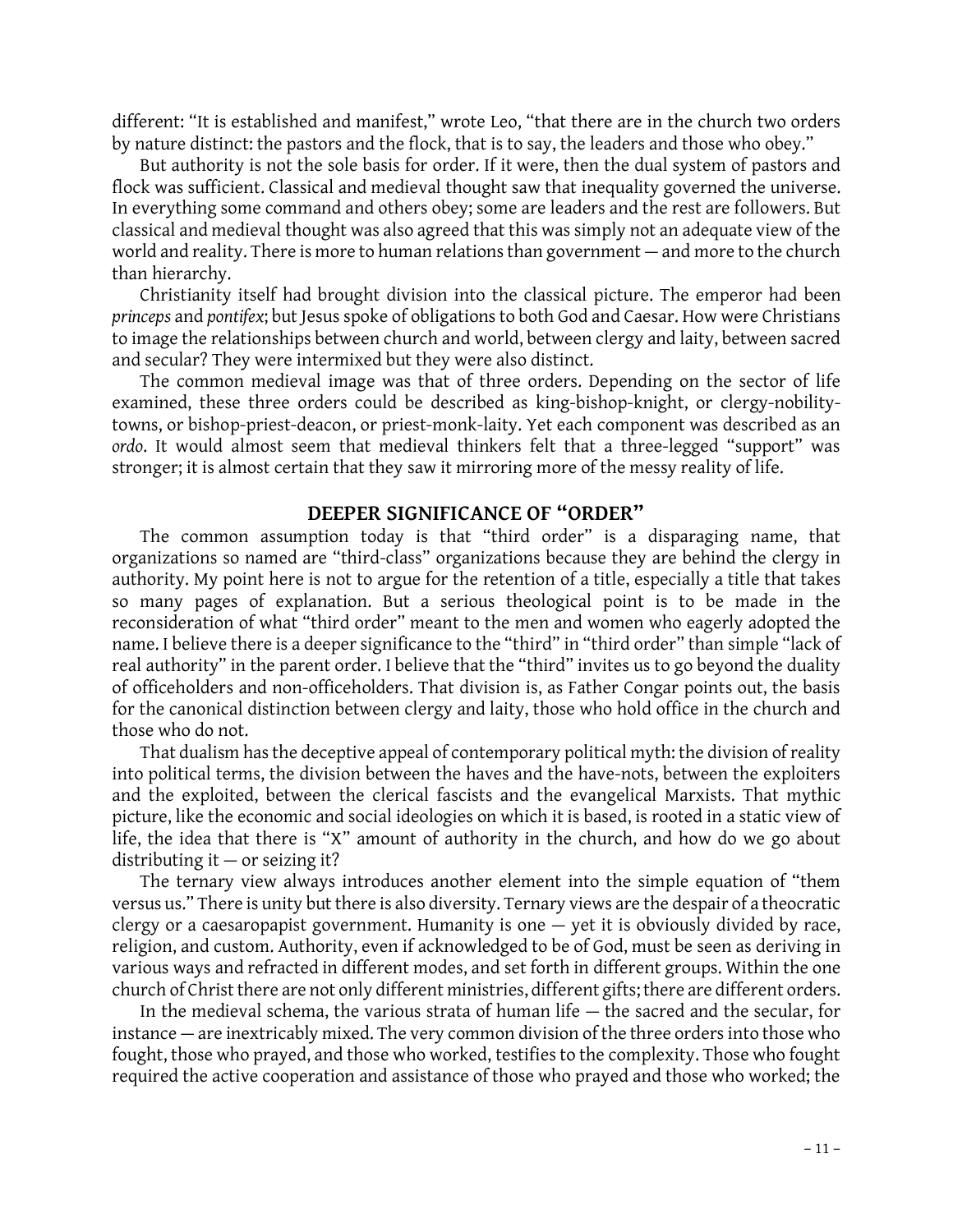same applied to each order. It was obvious to medieval folk that there were connections between<br>all things same applied<br>all things.<br>Thus afte e applied to each order. It was obvious to medieval folk that there were connections between<br>hings.<br>Thus, after 1100, when Western Europe entered a period of economic, social, political, and<br>ural, change, it was obvious, t

all things.<br>Thus, after 1100, when Western Europe entered a period of economic, social, political, and<br>cultural change it was obvious that there was bound also to be religious change. These<br>tremendous upheavals echo only f Thus, after 1100, when Western Europe entered a period of economic, social, political, and<br>cultural change it was obvious that there was bound also to be religious change. These<br>tremendous upheavals echo only faintly for u cultural change it was obvious that there was bound also to be religious change. These<br>tremendous upheavals echo only faintly for us under the cumbrous academic phrases such as<br>"the revival of the towns," the "rise of the tremendous upheavals echo only faintly for us under the cumbrous academic phrases such as "the revival of the towns," the "rise of the monarchies," the "beginnings of the universities."<br>These were not just culture shocks; "the revival of the towns,"<br>These were not just culture<br>upon the idea of orders.<br>The "winds of change" These were not just culture shocks; they were religious earthquakes. Inevitably they impinged<br>upon the idea of orders.<br>The "winds of change" swept through the church with the Gregorian reform movement.

upon the idea of orders.<br>The "winds of change" swept through the church with the Gregorian reform movement.<br>Clearly revolutionary, this is most often studied as a clerical movement, an attempt by the popes<br>to gain control The "winds of change" swept through the church with the Gregorian reform movement.<br>Clearly revolutionary, this is most often studied as a clerical movement, an attempt by the popes<br>to gain control of the *ordo* of the cler Clearly revolutionary, this is most often studied as a clerical movement, an attempt by the popes<br>to gain control of the *ordo* of the clergy and to exercise authority over all of Christendom. But<br>there was also a lay refo to gain control of the ordo of the clergy and to exercise authority over all of Ch<br>there was also a lay reform movement, and Gregory VII had consciously allied<br>ecclesiastical reform with the lay forces demanding reform wit ecclesiastical reform with the lay forces demanding reform within the church.<br>Integral to the lay reform movement was the idea of a return to evangelical living, a basing

ecclesiastical reform with the lay forces demanding reform within the church.<br>Integral to the lay reform movement was the idea of a return to evangelical living, a basing<br>of Christian life upon gospel values. The reading o Integral to the lay reform movement was the idea of a return to evangelical living, a basing<br>of Christian life upon gospel values. The reading of Scripture, the imitation of Christ, and the<br>example of the apostolic church of Christian life upon gospel values. The reading of Scripture, the imitation of Christ, and the example of the apostolic church were its essential demands. Members of the movement were bitterly critical of the *ordo* of b they were critical of the *ordo* of monks for forgetting their vocation of being Poor and pious bitterly critical of the *ordo* of bishops for entangling themselves in struggles for land and power;<br>they were critical of the *ordo* of monks for forgetting their vocation of being Poor and pious<br>followers of Christ; the they were critical of the ordo of monks for forgetting their vocation of being Poor and pious<br>followers of Christ; they were critical of the ordo of priests for being ignorant, lazy, sensual, and<br>greedy. In good and true m followers of Christ; they were critical of the ordo of priests for being ignorant, lazy, sensual, and<br>greedy. In good and true medieval fashion, many of these groups called themselves an ordo —<br>the "order of penitents," th greedy. In good and true medieval fashion, many of these groups called themselves an ordo –<br>the "order of penitents," the "order of penitence," etc. The very name was a statement of their<br>belief that they had a place, a po church.

The origins of our own super-respectable third orders is among these unruly, pietistic, church.<br>The origins of our own super-respectable third orders is among these unruly, pietistic,<br>evangelical, charismatic, and radical groups. Triggered by the decadence of the other orders —<br>hishops, priests, monks — these The origins of our own super-respectable third orders is among these unruly, pietistic,<br>evangelical, charismatic, and radical groups. Triggered by the decadence of the other orders —<br>bishops, priests, monks — these groups "orderly" way.

## **THE "GENIUS" OF THIRD ORDERS**

Certain of these groups became associated with the Franciscans, the Dominicans, or the **Carmelites. Still other groups became associated with the Franciscans, the Dominicans, or the<br>Carmelites. Still other groups, probably a majority, kept an independent existence. A significant<br>number slinned into heresy an** Certain of these groups became associated with the Franciscans, the Dominicans, or the Carmelites. Still other groups, probably a majority, kept an independent existence. A significant number slipped into heresy and schism Carmelites. Still other groups, probably a majority, kept an independent existence. A significant<br>number slipped into heresy and schism. The anniversary of the Dominican third order should<br>not give anyone the impression th number slipped into heresy and schism. The anniversary of the Dominican third order should<br>not give anyone the impression that its creation was a masterstroke of genius that overnight<br>defused - a - potentially - dangerous not give anyone the impression that its creation was a masterstrok<br>defused a potentially dangerous situation and successfully<br>effervescence of the lay reform movement into acceptable bounds,<br>But there was genius Within the used a potentially dangerous situation and successfully channeled the religious<br>rvescence of the lay reform movement into acceptable bounds,<br>But there was genius. Within the complex relationships of these lay groups and th

effervescence of the lay reform movement into acceptable bounds,<br>But there was genius. Within the complex relationships of these lay groups and the equally<br>complex relationships that developed with the friars, there was cl and the willingness to be recognized as such.

Because it happened, we tend to think that such an event was inevitable. It was not so. Some and the willingness to be recognized as such.<br>Because it happened, we tend to think that such an event was inevitable. It was not so. Some<br>of the lay groups, angry and critical, had begun to develop "antihierarchical" beli Because it happened, we tend to think that such an event was inevitable. It was not so. Some<br>of the lay groups, angry and critical, had begun to develop "antihierarchical" beliefs. They began<br>to develop an ecclesiology tha of the lay groups, angry and critical, had begun to develop "antihierarchical" beliefs. They began<br>to develop an ecclesiology that identified authority or function within the church with personal<br>goodness of life. Instead to develop an ecclesiology that identified authority or function within the church with personal<br>goodness of life. Instead of an order based on *officium*, they insisted upon an order based upon<br>merit. They began to disreg goodness of life. Instead of an order based on officium, they insisted upon an order based upom<br>merit. They began to disregard the sacramental within the life of the church and exalt the<br>emotive and personal. They rejected merit. They began to disregard the sacramental within the life of the church and exalt the emotive and personal. They rejected the church as institution and saw it only as association.<br>The genius of the third orders was th

with differences. The third orders sought not authority but the space in which to live religiously.